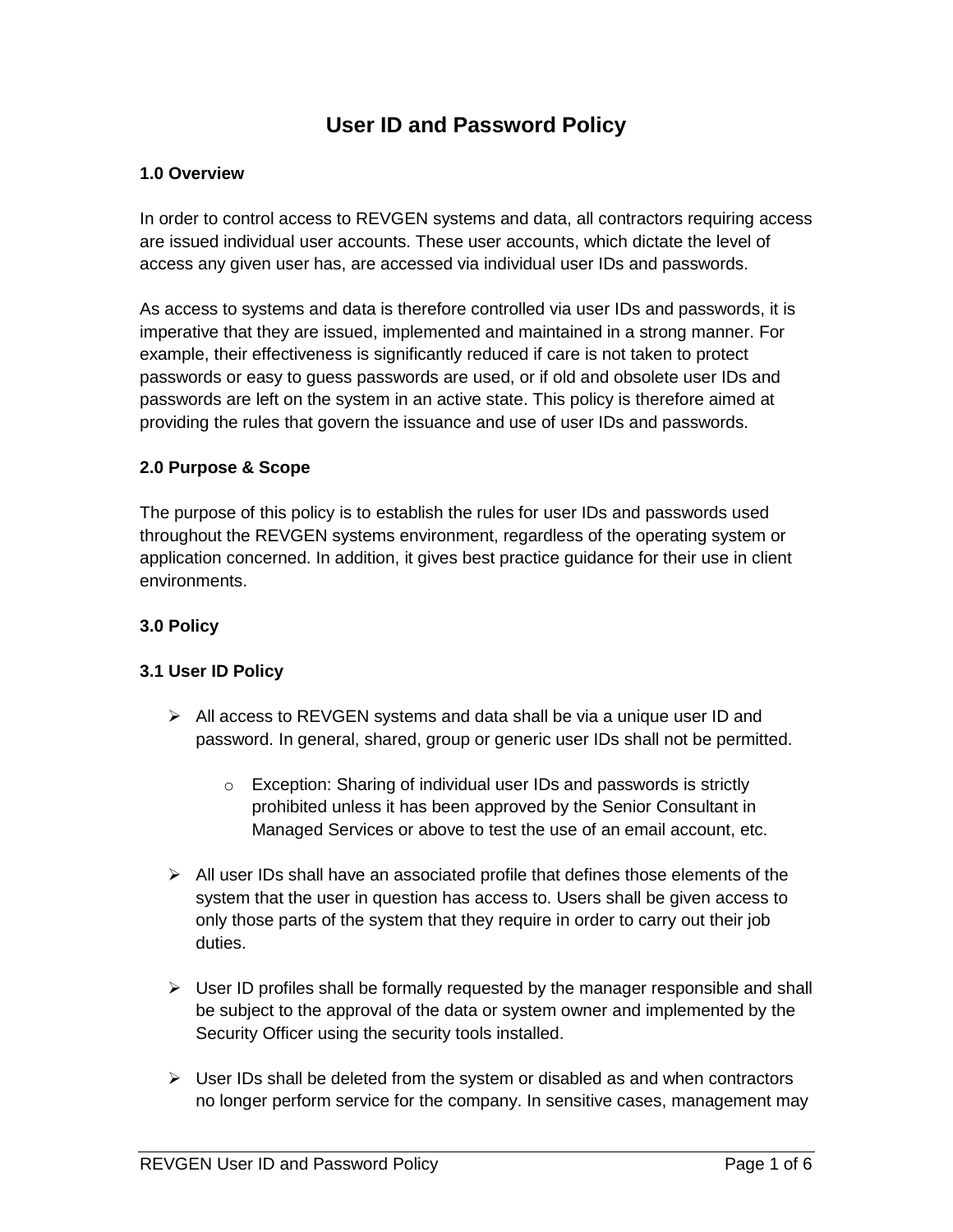require the disabling or deletion of user IDs ahead of the contractor actually finishing work for REVGEN.

- ➢ The Security Officer shall audit network user IDs bi-annually to ensure that all inactive and unwanted user IDs are deleted.
- $\triangleright$  Service accounts shall be used for processing batch production work.

#### **3.2 User ID Standards**

- ➢ Personal REVGEN User IDs
	- o These shall be issued to all contractors to enable them to log on and perform day-to-day operations as per the associated security profile.
	- $\circ$  These user IDs are unique and shall be based upon the user's name and shall be a combination of the first letter of the users first name followed by the last time. For example: jsmith, or smarks
- ➢ Web Application User IDs
	- o These user IDs are used for the web applications that are often outside the direct control of REVGEN and therefore no specific standard is applied. However, by design they shall be unique.
- ➢ External Support User IDs
	- $\circ$  These are support user IDs, usually used as part of an email address and published on the REVGEN website or in documentation.
	- o User IDs used for this purpose shall be generic rather than individual. For example support@ or info@.

## **3.3 Password Policy**

- $\triangleright$  Initial passwords for new user IDs shall be set to expire after the first logon so as to ensure that the user changes them.
- $\triangleright$  For user IDs belonging to a specific individual, the password shall not be set to expire as long as it follows the general password construction in section 4.1.
- $\triangleright$  For system IDs such as those running production applications, the passwords shall be set to never expire. The Security Officer will ensure passwords contain at least 12 randomly generated characters.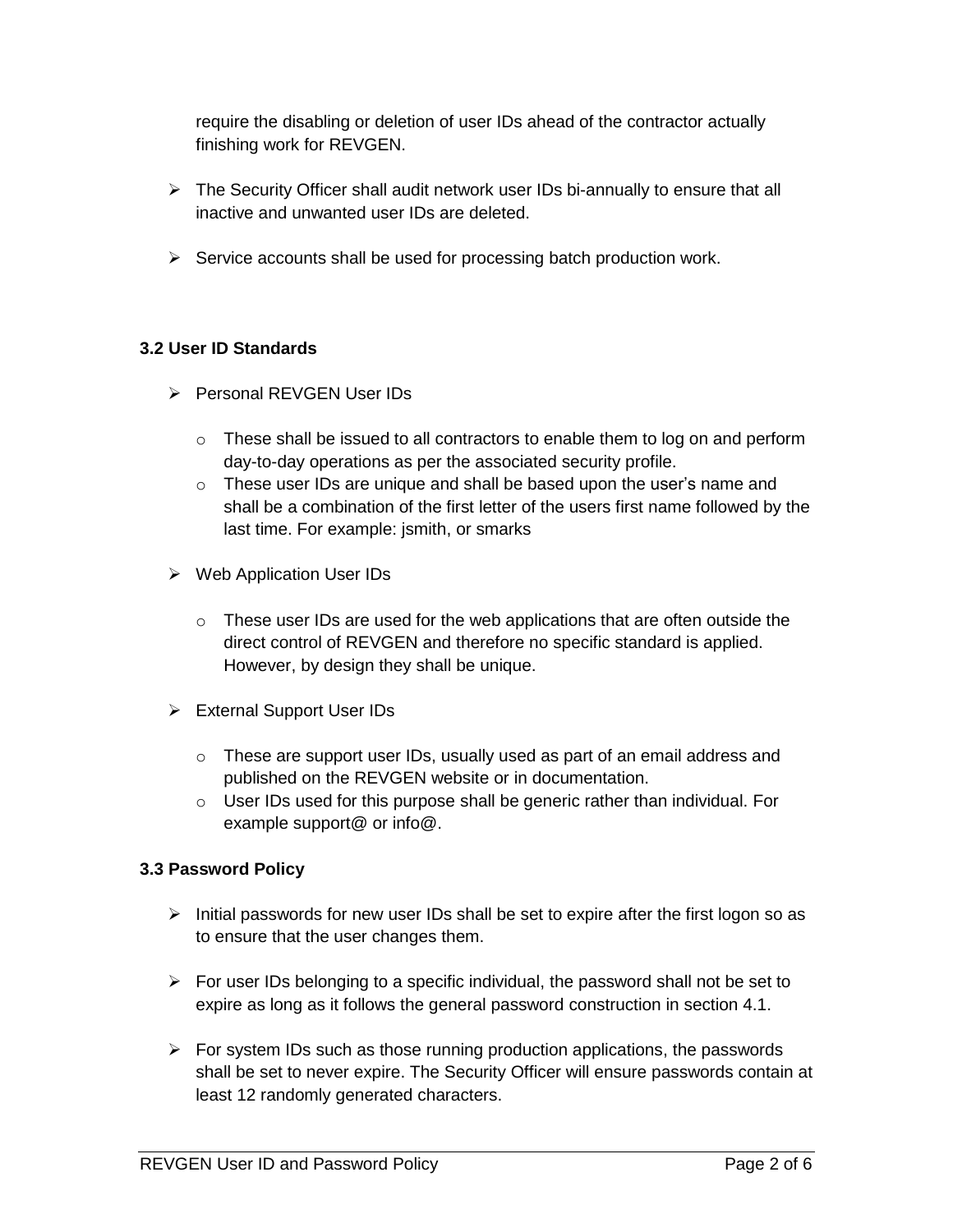- $\triangleright$  All default passwords supplied by vendors shall be changed prior to the software or device being implemented in production. The password strength should be commensurate with that of administrator passwords.
- $\triangleright$  Only the Security Officer or delegate shall access network devices, such as switches, routers, firewalls, etc, using a complex password that contains at least 12 randomly generated characters.
- ➢ Only secure password vault software shall be used to store passwords.
- ➢ Where a session has been idle for more than 15 minutes, the password shall be required to reactivate the session.
- ➢ User IDs shall be locked out of the system if the password is entered incorrectly 3 times within the space of 30 minutes. The account shall remain locked for a period of 15 minutes.
- ➢ All passwords are considered confidential and shall not be written down or stored unencrypted on disk or given to others for their use. When it is suspected that the confidentiality of a password has been breached the password shall be changed immediately.
- ➢ The Security Officer shall be empowered to periodically run password cracking routines to ensure compliance with this policy.

## **3.4 Password Standards**

The following rules and standards shall be applied to passwords related to contractor user IDs:

#### **3.5 Application Development Standards for user IDs/Passwords**

Due to the confidential and sensitive nature of data held on REVGEN systems, designers and developers shall ensure that their applications provide facilities that enable the users of these systems to control access to their data. Applications design therefore takes into account the following policy:

- $\triangleright$  Applications shall be designed to use user IDs and passwords that are in line with these user ID and password standards.
- ➢ Applications must use unique user IDs for authentication.
- $\triangleright$  Applications shall enforce password features including required alpha, numeric and special character combinations as well as minimum length and shall be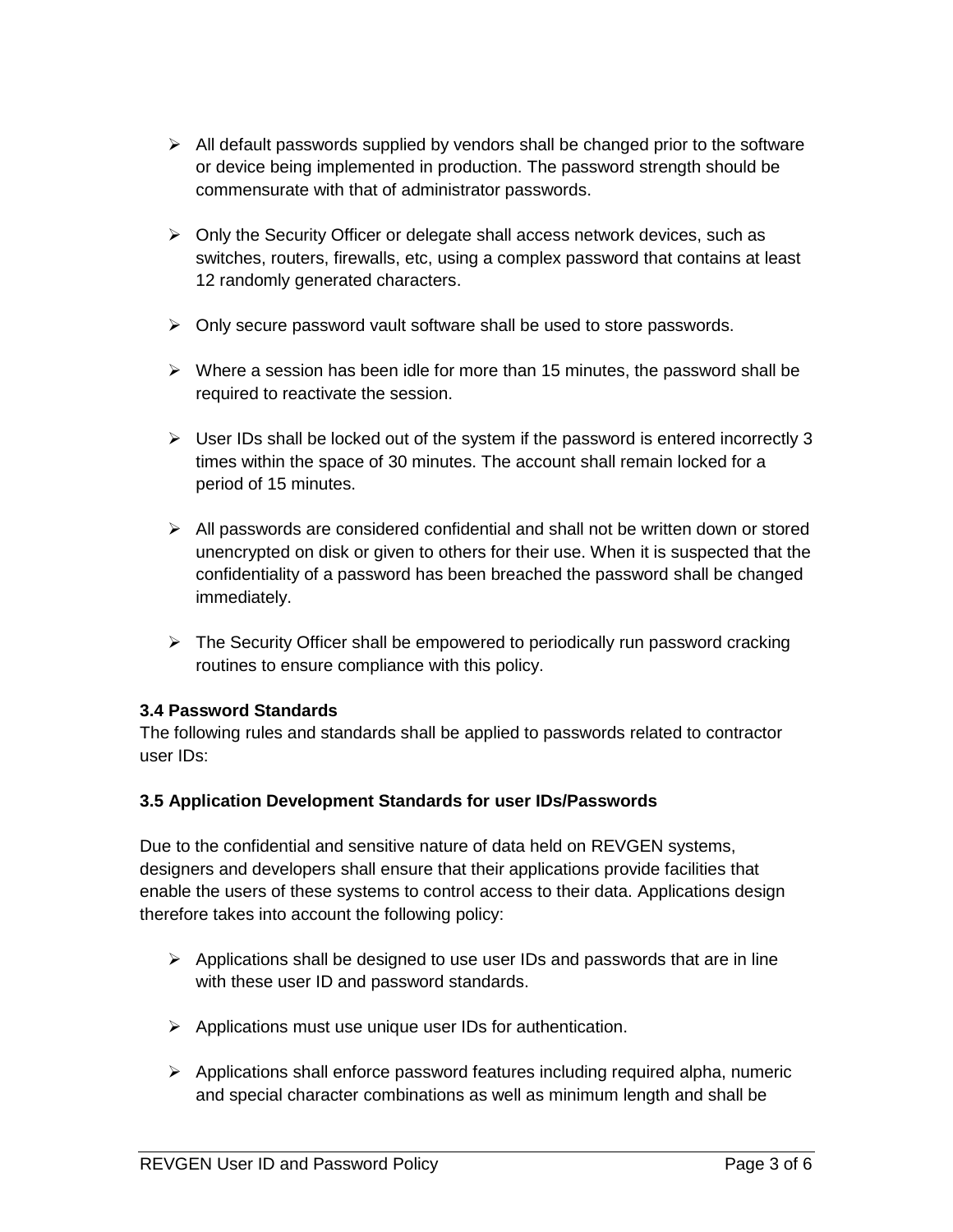encrypted using AES-256.

- $\triangleright$  Applications shall support an automatic account and system lockout after 5 invalid attempts to login with the wrong password.
- $\triangleright$  Applications shall support giving users different levels of security permissions thereby restricting access and functionality on a 'needs only' basis.
- $\triangleright$  Applications shall support restriction of all export features to users with the highest security level.

## **4.0 Guidelines**

#### **4.1 General Password Construction**

Passwords are used for various purposes in REVGEN, such as, user accounts, email accounts, screen-savers, etc. Since almost all of these do not use dynamic single use passwords, it is important that the passwords used are strong. The following guidelines are given for the construction of strong passwords:

- $\triangleright$  Passwords shall be a minimum of 12 characters in length and contain a mix of upper and lower case letters, numbers and special characters.
- $\triangleright$  Passwords shall not reference anything personal about the user, such as family names, birth dates, addresses, etc.
- $\triangleright$  Passwords shall not reference anything regarding the company, such as its name, a department name, manager name, etc.
- ➢ Passwords shall not contain common computer references, such as vendor names, websites, application names, etc.
- ➢ As much as possible, real words should be modified to use special characters. For example: instead of special, use Sp3c1@L.
- ➢ Passwords shall not be letter or number patterns, such as, qwertyuiop, or 123454321.
- $\triangleright$  As passwords shall never be written down, they should not be so complex that they cannot be remembered. One method for creating a complex yet memorable password is to base it on a song or film title, or phrase. For example; the phrase 'Up the creek without a paddle' might be formed as ^Cr3@rk<aPdl.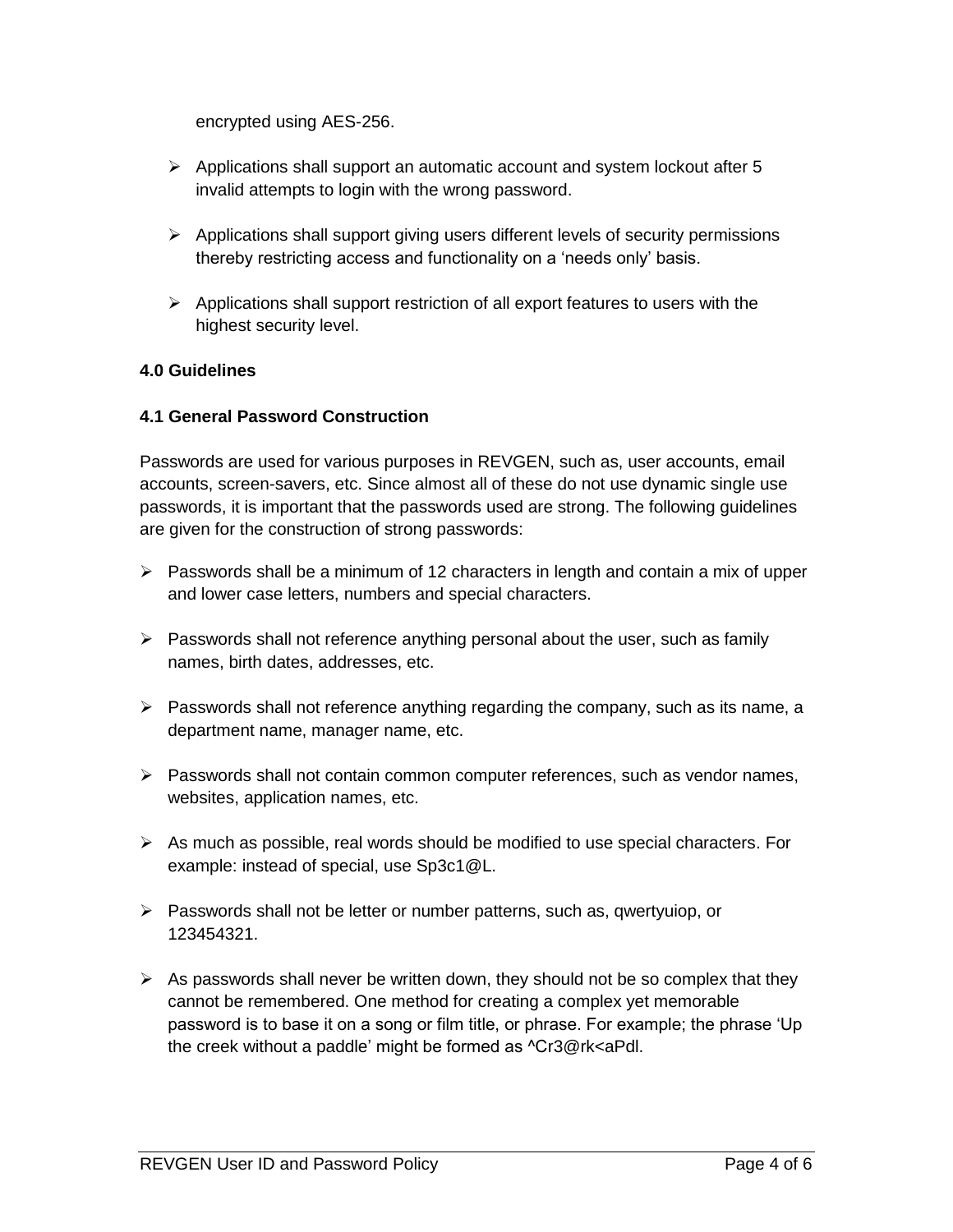#### **4.2 Password Protection Guidelines**

- $\triangleright$  Do not use the same password for REVGEN accounts as for external business accounts, or private and personal accounts such as personal ISP accounts.
- ➢ Do not use the same password for different user IDs.
- ➢ Remember, REVGEN passwords are strictly confidential and must not be shared with anyone, including work colleagues and family members. If someone demands a password, refer him or her to the Security Officer and/or this policy.
- $\triangleright$  The following shall be adhered to at all times:
	- o Do not reveal a password in an email message.
	- o Do not reveal a password to your manager or supervisor.
	- o Do not talk about a password in front of others.
	- $\circ$  Do not hint at the format of a password (e.g., "It's a place").
	- o Do not reveal a password on questionnaires or security forms.
	- o Do not share a password with family members.
	- o Do not reveal a password to co-workers.

#### **5.0 Enforcement**

Any deviation from this policy is considered to be a threat to the security of REVGEN systems and data and as such is viewed as extremely serious. Contractors found in breach of this policy will be subject to disciplinary action up to and including the possible termination of their contractor agreement.

#### **6.0 Exceptions**

Microsoft 365 Office apps with MFA enabled, systematically enforces its own password policy that does not align with this policy. See the IT Policies Procedures and Standards, Section 3.5 for the Microsoft Office 365 apps password policy.